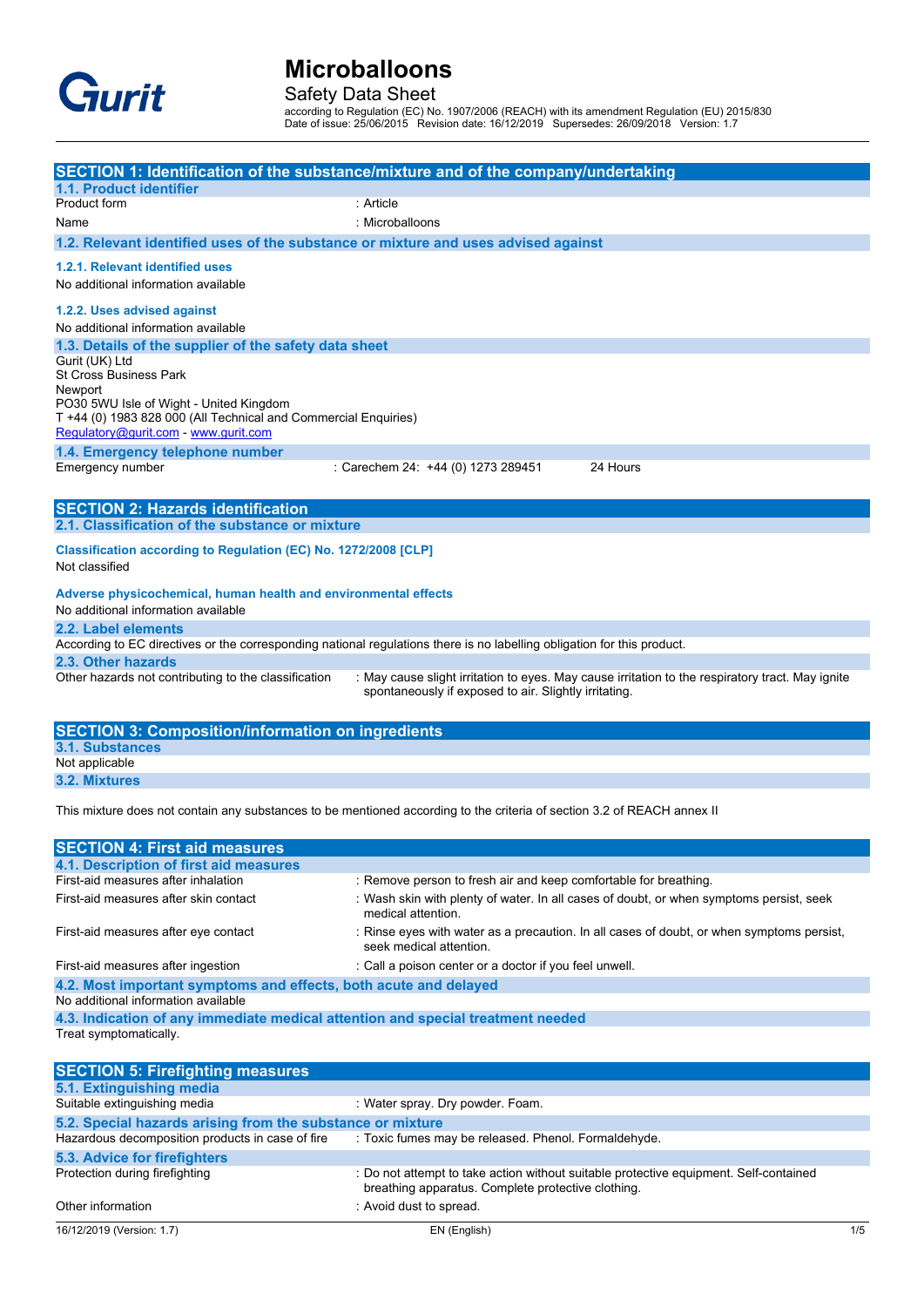### Safety Data Sheet

according to Regulation (EC) No. 1907/2006 (REACH) with its amendment Regulation (EU) 2015/830

| <b>SECTION 6: Accidental release measures</b>                            |                                                                                                                                                                |  |
|--------------------------------------------------------------------------|----------------------------------------------------------------------------------------------------------------------------------------------------------------|--|
| 6.1. Personal precautions, protective equipment and emergency procedures |                                                                                                                                                                |  |
| 6.1.1. For non-emergency personnel<br>Emergency procedures               | : Ventilate spillage area.                                                                                                                                     |  |
| 6.1.2. For emergency responders                                          |                                                                                                                                                                |  |
| Protective equipment                                                     | : Do not attempt to take action without suitable protective equipment. For further information<br>refer to section 8: "Exposure controls/personal protection". |  |
| <b>6.2. Environmental precautions</b>                                    |                                                                                                                                                                |  |
| Avoid release to the environment.                                        |                                                                                                                                                                |  |
| 6.3. Methods and material for containment and cleaning up                |                                                                                                                                                                |  |
| Methods for cleaning up                                                  | : Mechanically recover the product.                                                                                                                            |  |
| Other information                                                        | : Dispose of materials or solid residues at an authorized site.                                                                                                |  |
| 6.4. Reference to other sections                                         |                                                                                                                                                                |  |
| For further information refer to section 13.                             |                                                                                                                                                                |  |

| <b>SECTION 7: Handling and storage</b>                            |                                                                                                                                                 |  |
|-------------------------------------------------------------------|-------------------------------------------------------------------------------------------------------------------------------------------------|--|
| 7.1. Precautions for safe handling                                |                                                                                                                                                 |  |
| Precautions for safe handling                                     | : Ensure good ventilation of the work station. Wear personal protective equipment. Avoid<br>dust clouds in combination with static electricity. |  |
| Hygiene measures                                                  | : Do not eat, drink or smoke when using this product. Always wash hands after handling the<br>product.                                          |  |
| 7.2. Conditions for safe storage, including any incompatibilities |                                                                                                                                                 |  |
| Storage conditions                                                | : Store in a well-ventilated place. Keep cool.                                                                                                  |  |
| Storage temperature                                               | : < 35 °C                                                                                                                                       |  |
| Heat and ignition sources                                         | : Keep away from heat, hot surfaces, sparks, open flames and other ignition sources. No<br>smoking.                                             |  |
| 7.3. Specific end use(s)                                          |                                                                                                                                                 |  |

No additional information available

| <b>SECTION 8: Exposure controls/personal protection</b>                  |
|--------------------------------------------------------------------------|
| 8.1. Control parameters                                                  |
| No additional information available                                      |
| 8.2. Exposure controls                                                   |
| Appropriate engineering controls:                                        |
| Ensure good ventilation of the work station.                             |
| Hand protection:                                                         |
| Protective gloves                                                        |
| Eye protection:                                                          |
| Safety glasses                                                           |
| Skin and body protection:                                                |
| Wear suitable protective clothing                                        |
| <b>Respiratory protection:</b>                                           |
| In case of insufficient ventilation, wear suitable respiratory equipment |

**Environmental exposure controls:**

Avoid release to the environment.

| <b>SECTION 9: Physical and chemical properties</b>         |                     |  |
|------------------------------------------------------------|---------------------|--|
| 9.1. Information on basic physical and chemical properties |                     |  |
| Physical state                                             | : Solid             |  |
| Colour                                                     | : red brown.        |  |
| Odour                                                      | : No data available |  |
| Odour threshold                                            | : No data available |  |
| рH                                                         | : No data available |  |
| Relative evaporation rate (butylacetate=1)                 | : No data available |  |
| Melting point                                              | : No data available |  |
| Freezing point                                             | : Not applicable    |  |
|                                                            |                     |  |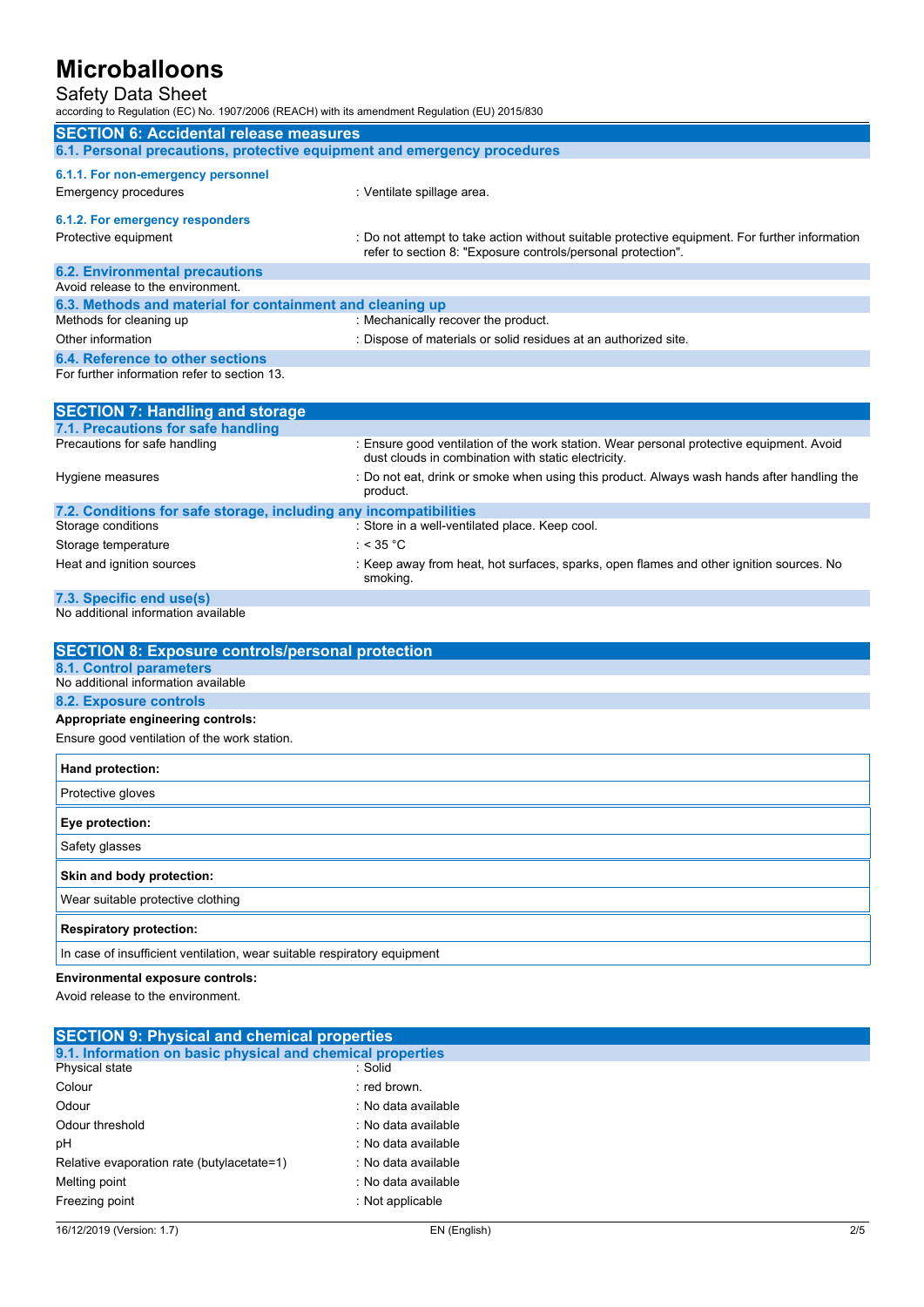## Safety Data Sheet

according to Regulation (EC) No. 1907/2006 (REACH) with its amendment Regulation (EU) 2015/830

| Boiling point                    | : No data available     |
|----------------------------------|-------------------------|
| Flash point                      | : Not applicable        |
| Auto-ignition temperature        | : 160 °C Not applicable |
| Decomposition temperature        | : No data available     |
| Flammability (solid, gas)        | : Non flammable.        |
| Vapour pressure                  | : No data available     |
| Relative vapour density at 20 °C | : No data available     |
| Relative density                 | : Not applicable        |
| Solubility                       | : insoluble in water.   |
| Log Pow                          | : No data available     |
| Viscosity, kinematic             | : No data available     |
| Viscosity, dynamic               | : No data available     |
| <b>Explosive properties</b>      | : No data available     |
| Oxidising properties             | : No data available     |
| <b>Explosive limits</b>          | : Not applicable        |
| 9.2. Other information           |                         |

No additional information available

| <b>SECTION 10: Stability and reactivity</b>                                                          |
|------------------------------------------------------------------------------------------------------|
| <b>10.1. Reactivity</b>                                                                              |
| The product is non-reactive under normal conditions of use, storage and transport.                   |
| <b>10.2. Chemical stability</b>                                                                      |
| Stable under normal conditions.                                                                      |
| 10.3. Possibility of hazardous reactions                                                             |
| No dangerous reactions known under normal conditions of use.                                         |
| 10.4. Conditions to avoid                                                                            |
| None under recommended storage and handling conditions (see section 7).                              |
| 10.5. Incompatible materials                                                                         |
| Oxidizing agent. Strong acids. Strong bases.                                                         |
| 10.6. Hazardous decomposition products                                                               |
| Under normal conditions of storage and use, hazardous decomposition products should not be produced. |

| <b>SECTION 11: Toxicological information</b> |                  |
|----------------------------------------------|------------------|
| 11.1. Information on toxicological effects   |                  |
| Acute toxicity (oral)                        | : Not classified |
| Acute toxicity (dermal)                      | : Not classified |
| Acute toxicity (inhalation)                  | : Not classified |
| Skin corrosion/irritation                    | : Not classified |
| Serious eye damage/irritation                | : Not classified |
| Respiratory or skin sensitisation            | : Not classified |
| Germ cell mutagenicity                       | : Not classified |
| Carcinogenicity                              | : Not classified |
| Reproductive toxicity                        | : Not classified |
| STOT-single exposure                         | : Not classified |
| STOT-repeated exposure                       | : Not classified |
| Aspiration hazard                            | : Not classified |

| <b>SECTION 12: Ecological information</b>                    |                                                                                                                            |
|--------------------------------------------------------------|----------------------------------------------------------------------------------------------------------------------------|
| 12.1. Toxicity                                               |                                                                                                                            |
| Ecology - general                                            | : The product is not considered harmful to aquatic organisms nor to cause long-term<br>adverse effects in the environment. |
| Hazardous to the aquatic environment, short-term<br>(acute)  | : Not classified                                                                                                           |
| Hazardous to the aquatic environment, long-term<br>(chronic) | : Not classified                                                                                                           |
| 12.2. Persistence and degradability                          |                                                                                                                            |
| No additional information available                          |                                                                                                                            |
| 12.3. Bioaccumulative potential                              |                                                                                                                            |
| Ale edditional information or allohla                        |                                                                                                                            |

No additional information available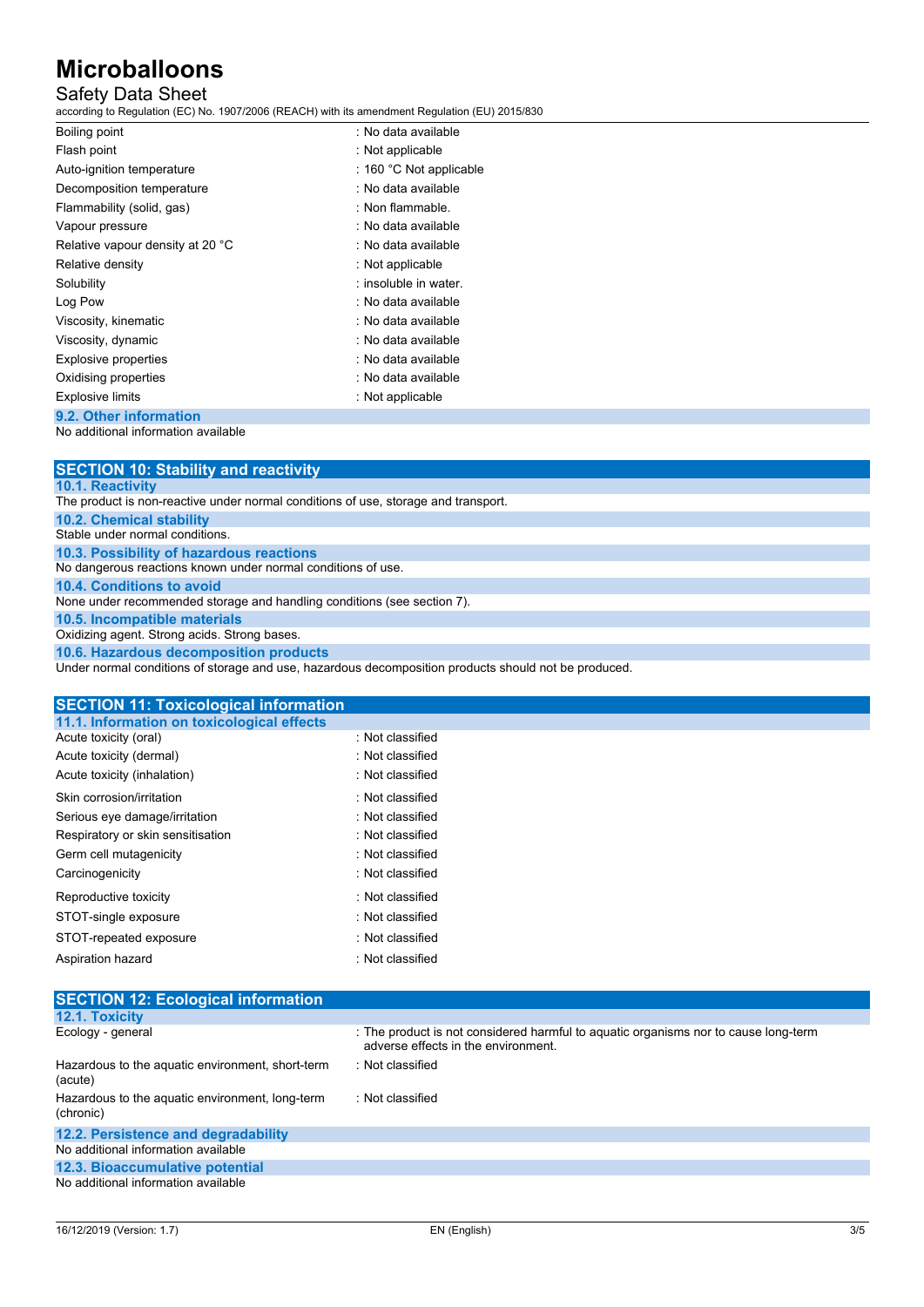## Safety Data Sheet

according to Regulation (EC) No. 1907/2006 (REACH) with its amendment Regulation (EU) 2015/830

#### **12.4. Mobility in soil** No additional information available

| No additional information available      |  |
|------------------------------------------|--|
| 12.5. Results of PBT and vPvB assessment |  |
| No additional information available      |  |
| 12.6. Other adverse effects              |  |
| No additional information available      |  |

# **SECTION 13: Disposal considerations**

**13.1. Waste treatment methods**

: Dispose of contents/container in accordance with licensed collector's sorting instructions.

# **SECTION 14: Transport information**

| In accordance with ADR / RID / IMDG / IATA / ADN |                                                               |                                   |  |
|--------------------------------------------------|---------------------------------------------------------------|-----------------------------------|--|
| <b>ADR</b>                                       | <b>IMDG</b>                                                   | <b>IATA</b>                       |  |
| 14.1. UN number                                  |                                                               |                                   |  |
| Not applicable                                   | Not applicable                                                | Not applicable                    |  |
|                                                  | 14.2. UN proper shipping name                                 |                                   |  |
| Not applicable                                   | Not applicable                                                | Not applicable                    |  |
| 14.3. Transport hazard class(es)                 |                                                               |                                   |  |
| Not applicable                                   | Not applicable                                                | Not applicable                    |  |
| 14.4. Packing group                              |                                                               |                                   |  |
| Not applicable                                   | Not applicable                                                | Not applicable                    |  |
| <b>14.5. Environmental hazards</b>               |                                                               |                                   |  |
| Dangerous for the<br>environment : No            | Dangerous for the<br>environment : No<br>Marine pollutant: No | Dangerous for the environment: No |  |
| No supplementary information available           |                                                               |                                   |  |

**14.6. Special precautions for user**

### **Overland transport**

No data available

### **Transport by sea**

No data available

### **Air transport**

No data available

**14.7. Transport in bulk according to Annex II of Marpol and the IBC Code** Not applicable

## **SECTION 15: Regulatory information**

**15.1. Safety, health and environmental regulations/legislation specific for the substance or mixture**

### **15.1.1. EU-Regulations**

Contains no substance on the REACH candidate list

Contains no substance subject to REGULATION (EU) No 649/2012 OF THE EUROPEAN PARLIAMENT AND OF THE COUNCIL of 4 July 2012 concerning the export and import of hazardous chemicals.

Contains no substance subject to Regulation (EU) No 2019/1021 of the European Parliament and of the Council of 20 June 2019 on persistent organic pollutants

### **15.1.2. National regulations**

No additional information available

#### **15.2. Chemical safety assessment**

No chemical safety assessment has been carried out

#### **SECTION 16: Other information**

No additional information available

SDS EU (REACH Annex II)